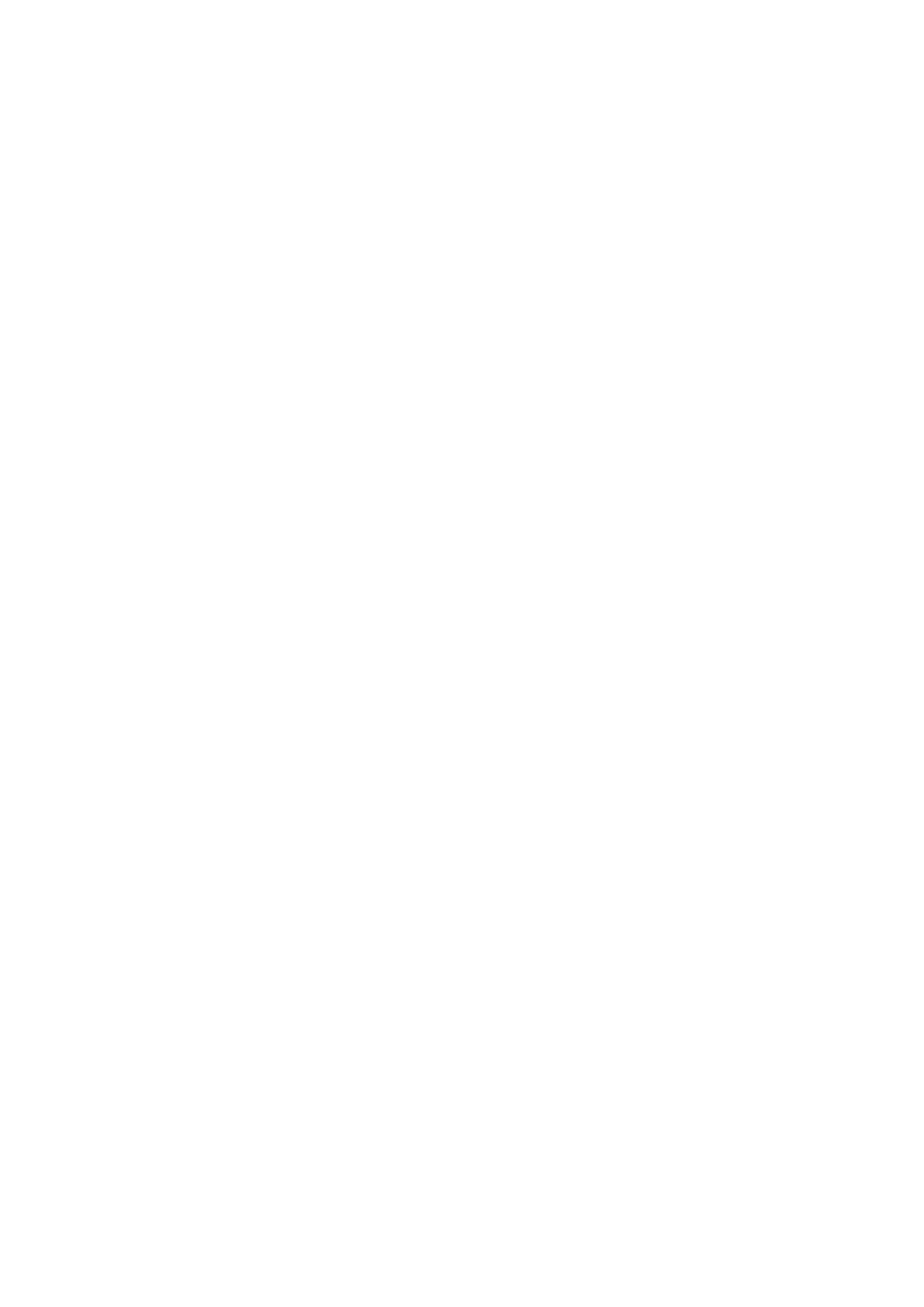*I certify that this public bill, which originated in the Legislative Assembly, has finally passed the Legislative Council and the Legislative Assembly of New South Wales.*

> *Clerk of the Legislative Assembly. Legislative Assembly, Sydney, , 2012*



New South Wales

# **Environmental Planning and Assessment Amendment Bill 2012**

Act No , 2012

An Act to amend the *Environmental Planning and Assessment Act 1979* and other Acts with respect to housing and other development; and for other purposes.

*I have examined this bill and find it to correspond in all respects with the bill as finally passed by both Houses.*

*Assistant Speaker of the Legislative Assembly.*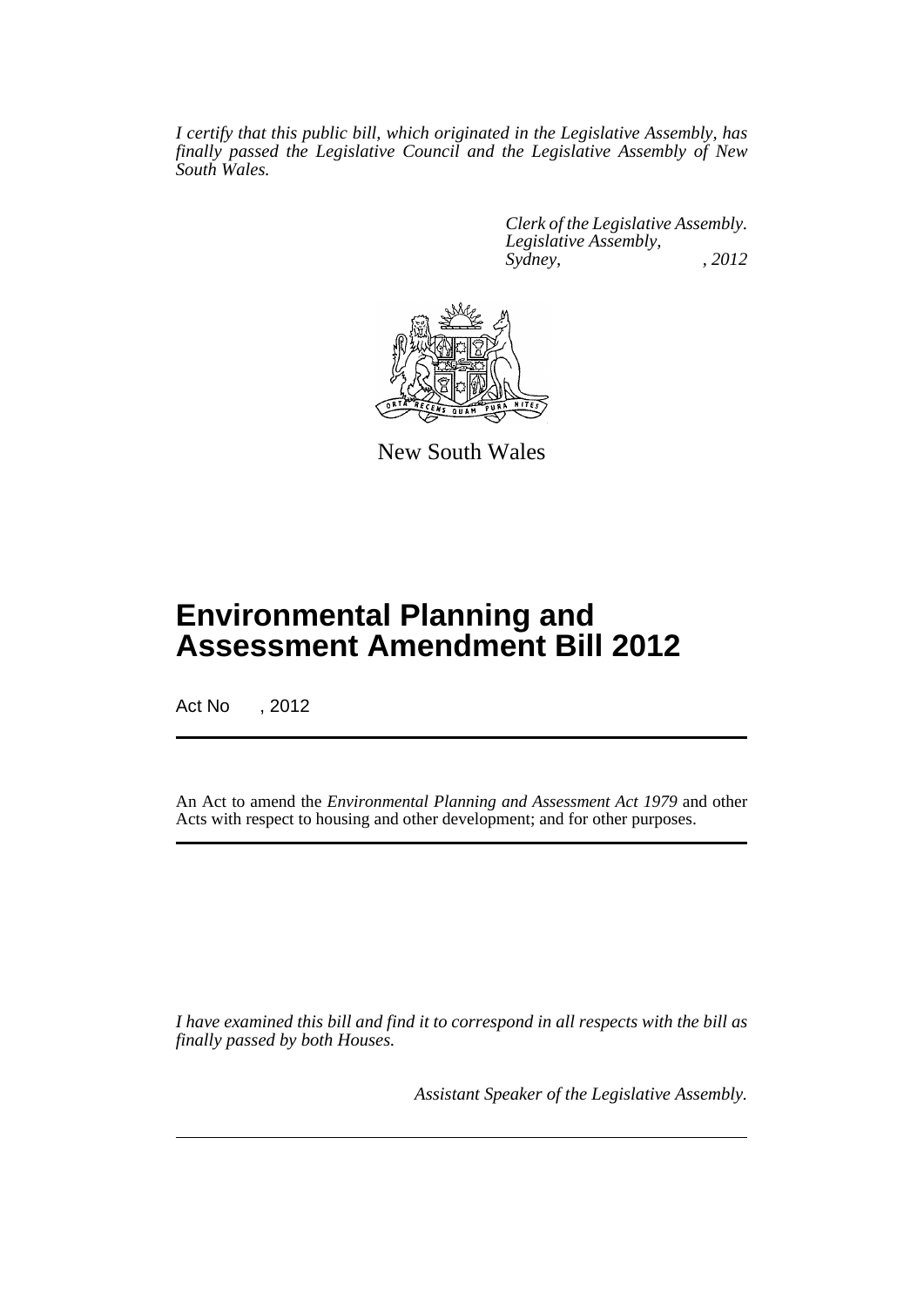## <span id="page-3-0"></span>**The Legislature of New South Wales enacts:**

### **1 Name of Act**

This Act is the *Environmental Planning and Assessment Amendment Act 2012*.

### <span id="page-3-1"></span>**2 Commencement**

- (1) This Act commences on a day or days to be appointed by proclamation, except as provided by this section.
- (2) Sections 1 and 2 and Subschedules 2.6 and 2.9 commence on the date of assent to this Act.
- (3) Subschedules 2.1, 2.2, 2.7 and 2.8 commence on 12 December 2012.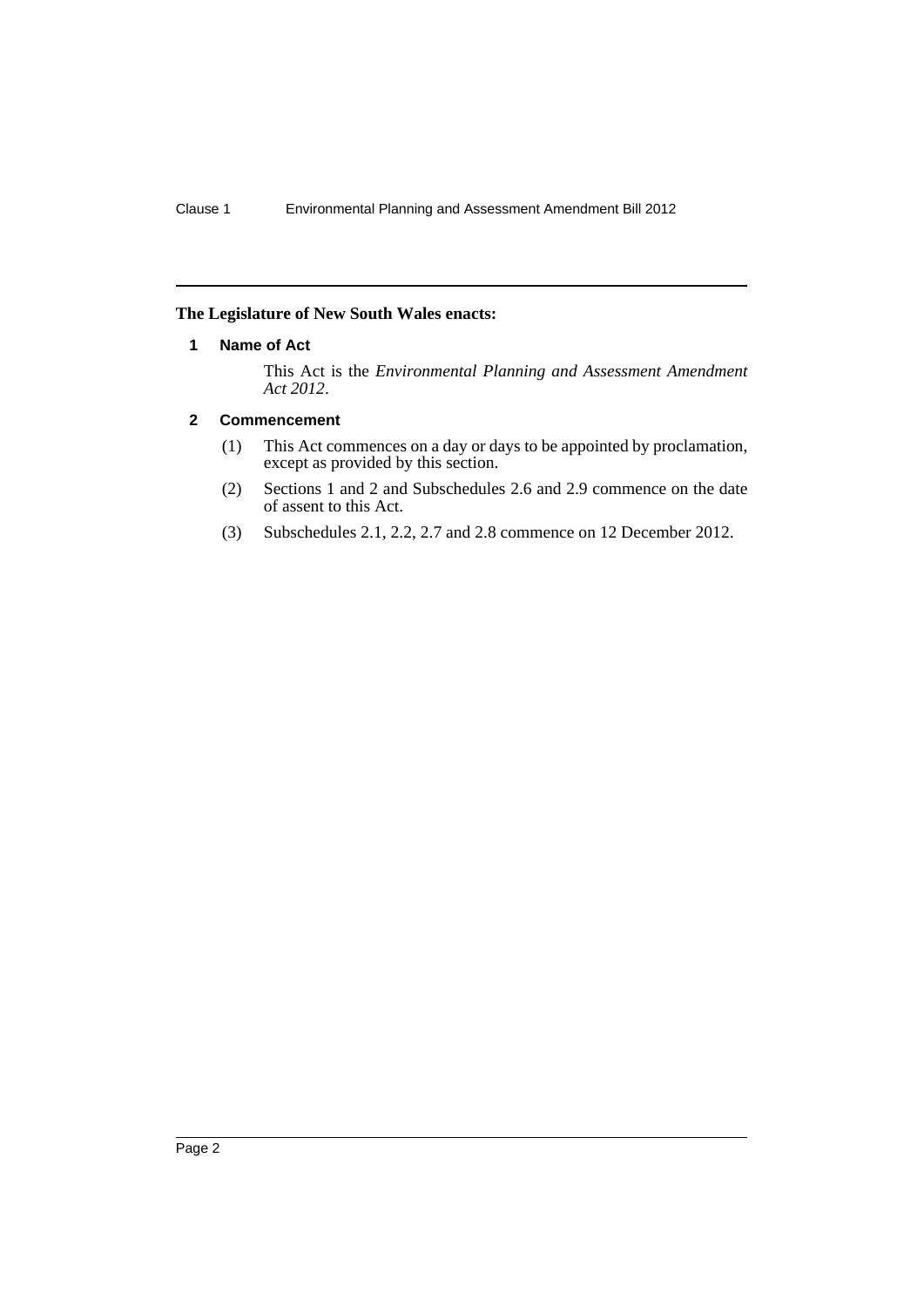Amendment of Environmental Planning and Assessment Act 1979 No 203 Schedule 1

# <span id="page-4-0"></span>**Schedule 1 Amendment of Environmental Planning and Assessment Act 1979 No 203**

#### **[1] Section 74BA**

Insert after section 74B:

#### **74BA Purpose and status of development control plans**

- (1) The principal purpose of a development control plan is to provide guidance on the following matters to the persons proposing to carry out development to which this Part applies and to the consent authority for any such development:
	- (a) giving effect to the aims of any environmental planning instrument that applies to the development,
	- (b) facilitating development that is permissible under any such instrument,
	- (c) achieving the objectives of land zones under any such instrument.

The provisions of a development control plan made for that purpose are not statutory requirements.

- (2) The other purpose of a development control plan is to make provisions of the kind referred to in section  $74\overline{C}(1)$  (b)–(e).
- (3) Subsection (1) does not affect any requirement under Division 3 of Part 4 in relation to complying development.

## **[2] Section 74C Preparation of development control plans**

Omit section 74C (1) (a). Insert instead:

(a) to provide the guidance referred to in section 74BA (1), or

## **[3] Section 74C (5)**

Omit the subsection. Insert instead:

- (5) A provision of a development control plan (whenever made) has no effect to the extent that:
	- (a) it is the same or substantially the same as a provision of an environmental planning instrument applying to the same land, or
	- (b) it is inconsistent or incompatible with a provision of any such instrument.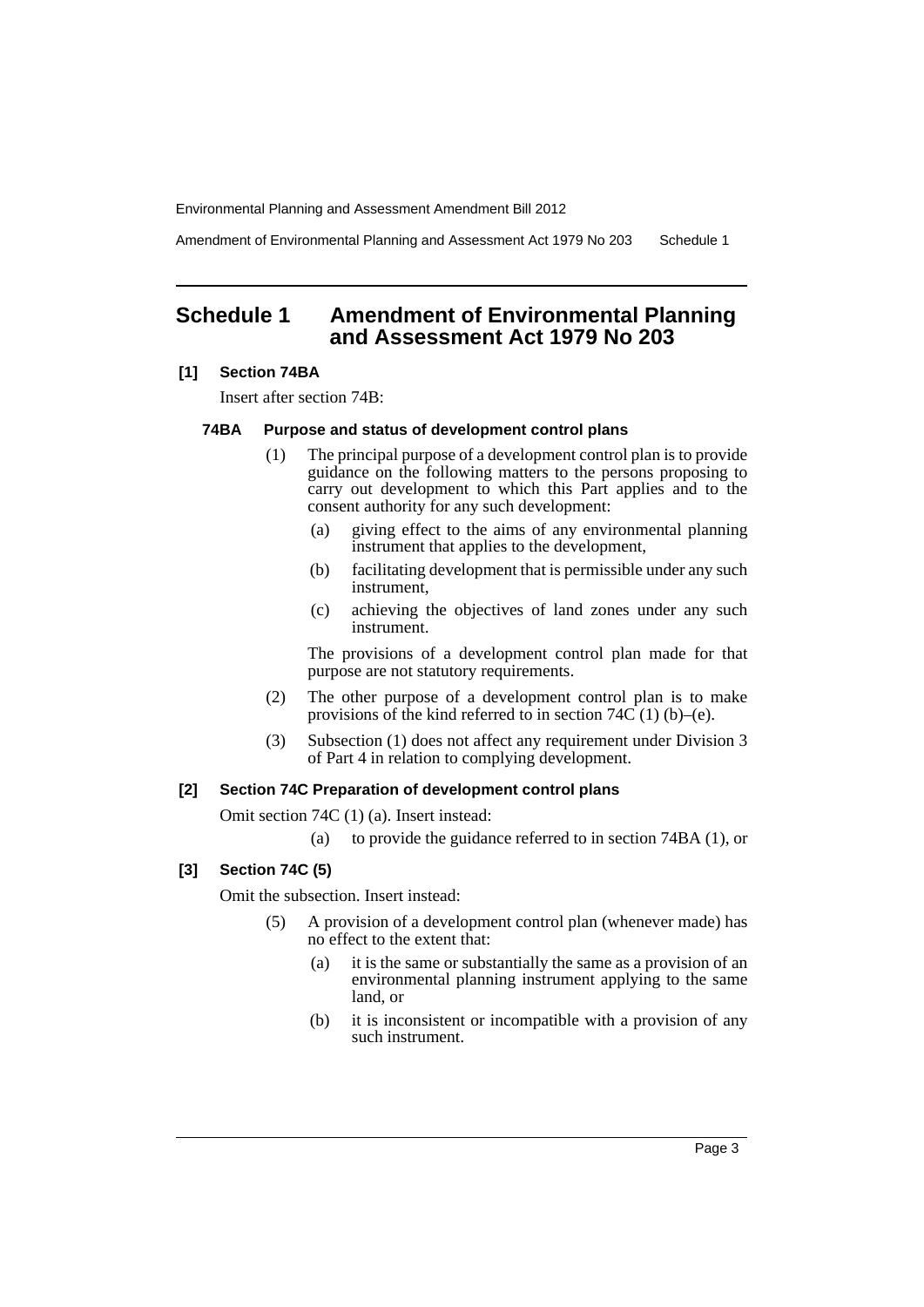Schedule 1 Amendment of Environmental Planning and Assessment Act 1979 No 203

#### **[4] Section 79BA Consultation and development consent—certain bush fire prone land**

Insert after section 79BA (1B):

- (1C) The regulations may exclude development from the application of this section subject to compliance with any requirements of the regulations. The regulations may (without limiting the requirements that may be made):
	- (a) require the issue of a certificate by the Commissioner of the NSW Rural Fire Service or other qualified person in relation to the bush fire risk of the land concerned, and
	- (b) authorise the payment of a fee for the issue of any such certificate.

#### **[5] Section 79C Evaluation**

Insert after section 79C (3):

#### (3A) **Development control plans**

If a development control plan contains provisions that relate to the development that is the subject of a development application, the consent authority:

- (a) if those provisions set standards with respect to an aspect of the development and the development application complies with those standards—is not to require more onerous standards with respect to that aspect of the development, and
- (b) if those provisions set standards with respect to an aspect of the development and the development application does not comply with those standards—is to be flexible in applying those provisions and allow reasonable alternative solutions that achieve the objects of those standards for dealing with that aspect of the development, and
- (c) may consider those provisions only in connection with the assessment of that development application.

In this subsection, *standards* include performance criteria.

#### **[6] Section 94EC Contributions plans—complying development**

Insert after section 94EC (2):

(3) The regulations may make provision for or with respect to anything for which a contributions plan may make provision under this section (being provisions that apply despite anything to the contrary in the contributions plan). The regulations may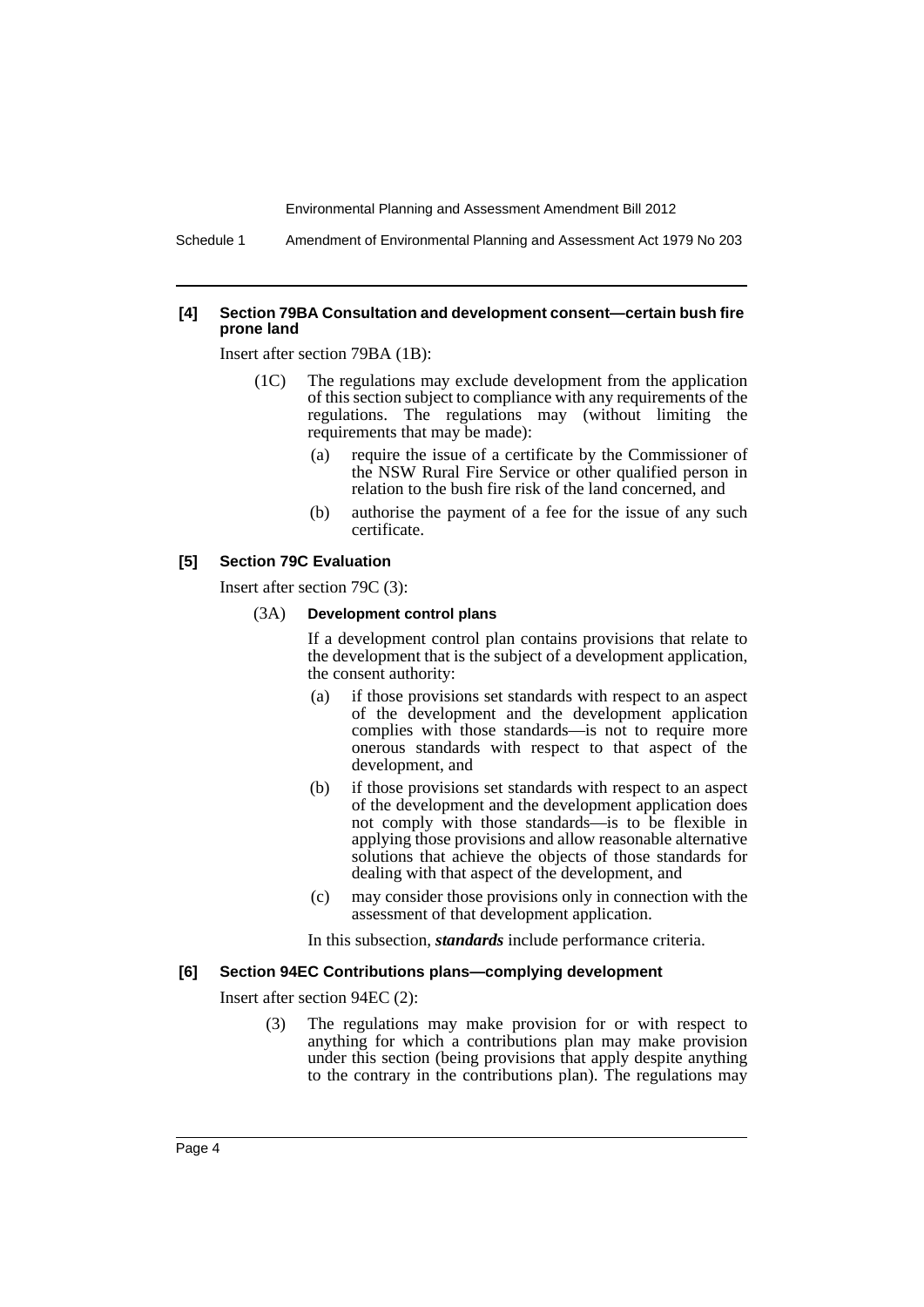Amendment of Environmental Planning and Assessment Act 1979 No 203 Schedule 1

provide that the amount of a monetary contribution or levy be determined in a manner and by a person or body authorised by the regulations.

#### **[7] Section 105 Regulations—Part 4**

Omit section 105 (2).

#### **[8] Section 109C Part 4A certificates**

Insert "or standards" after "specifications" in section 109C (1) (a) (i).

#### **[9] Section 109D Certifying authorities**

Omit section 109D (1) (a). Insert instead:

- (a) a compliance certificate may be issued by:
	- (i) a consent authority, the council or an accredited certifier, or
	- (ii) a person of a class prescribed by the regulations as being authorised to issue a compliance certificate in relation to the matters to be certified,

#### **[10] Section 109NA**

Insert after section 109N:

#### **109NA Provision of information to replacement principal certifying authorities**

- (1) This section applies when a principal certifying authority (*the new principal certifying authority*) has been appointed to replace another principal certifying authority (*the old principal certifying authority*).
- (2) The new principal certifying authority may request the Building Professionals Board in writing to give a direction under this section if the new principal certifying authority is unable to obtain the prescribed information from the old principal certifying authority in relation to the matter for which the new principal certifying authority has been appointed.
- (3) The Building Professionals Board may give a direction in writing to any of the following persons to provide the prescribed information, or a copy of that information, to the new principal certifying authority within the period specified in the notice:
	- (a) the old principal certifying authority,
	- (b) a person whom the Board reasonably believes has possession of that information.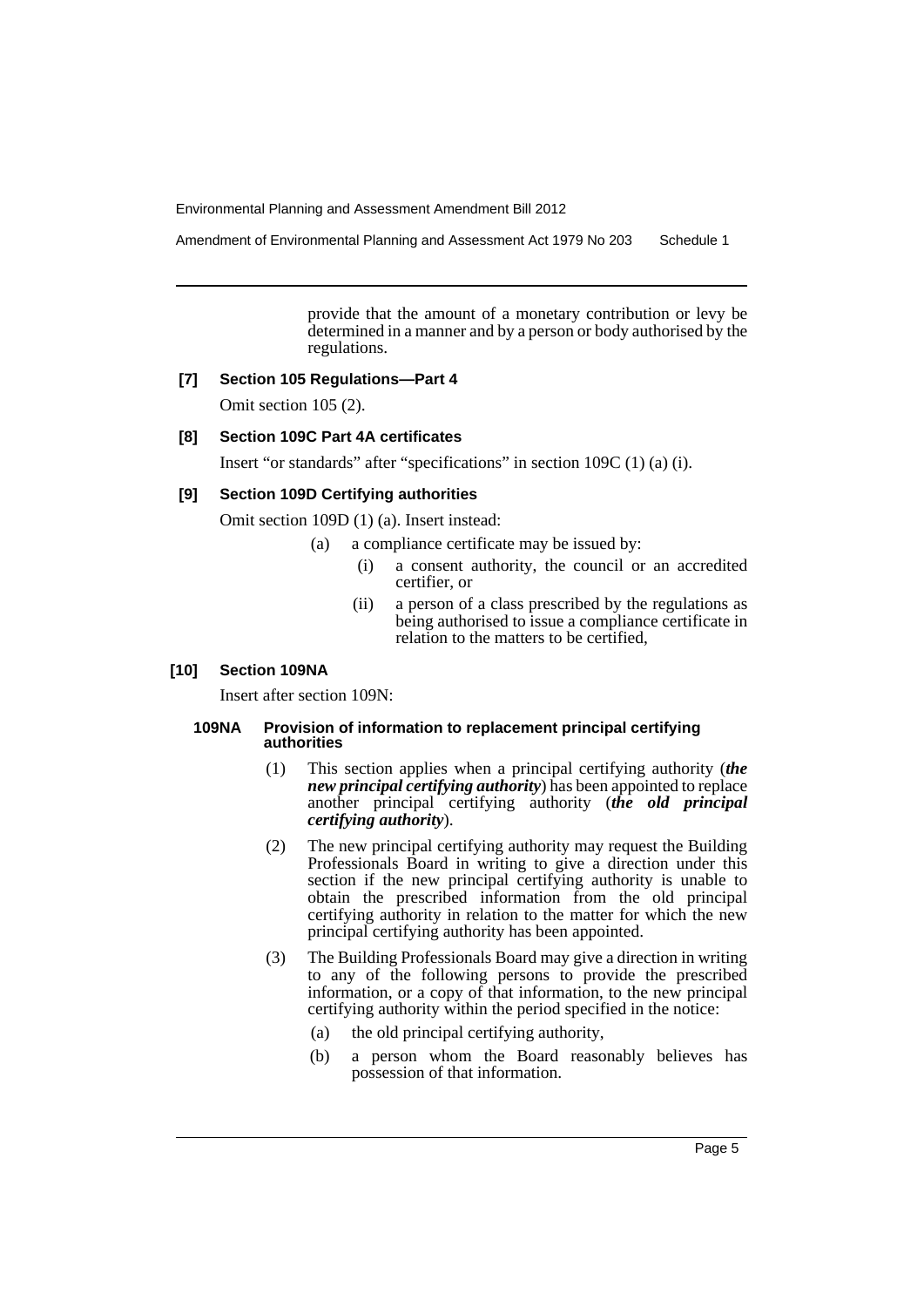Schedule 1 Amendment of Environmental Planning and Assessment Act 1979 No 203

- (4) A person must not, without reasonable excuse, fail to comply with a direction given to the person by the Building Professionals Board under this section.
- (5) It is not a reasonable excuse for the purposes of subsection (4) that any person has a claim to a lien over any document or record that is prescribed information or any other right to keep such a document or record as security for payment.
- (6) In this section, *prescribed information* means the following:
	- (a) if the old principal certifying authority is not a council, the documents and records required to be kept under section 60 of the *Building Professionals Act 2005* by an accreditation holder in relation to the matter concerned,
	- (b) if the old principal certifying authority is a council, the information required to be provided to the Building Professionals Board under section 74B of the *Building Professionals Act 2005* in relation to the person who performed the certification work concerned on behalf of the council and the records required to be kept under that section by the council in relation to the matter concerned.

#### **[11] Section 109P Satisfaction as to compliance with conditions precedent to the issue of certificates**

Omit section 109P (2). Insert instead:

(2) This section does not apply to a certifying authority (other than a council or consent authority) in relation to any Part 4A certificate or complying development certificate that the certifying authority has issued.

#### **[12] Section 113 Publicity and examination of environmental impact statements**

Omit section 113 (4).

## **[13] Section 121CA Compliance cost notices**

Omit section 121CA (1) (c). Insert instead:

- (c) any costs or expenses relating to an investigation that leads to the giving of the order, and
- (d) any costs or expenses relating to the preparation or serving of the notice of the intention to give the order, and
- (e) any other matters associated with the order.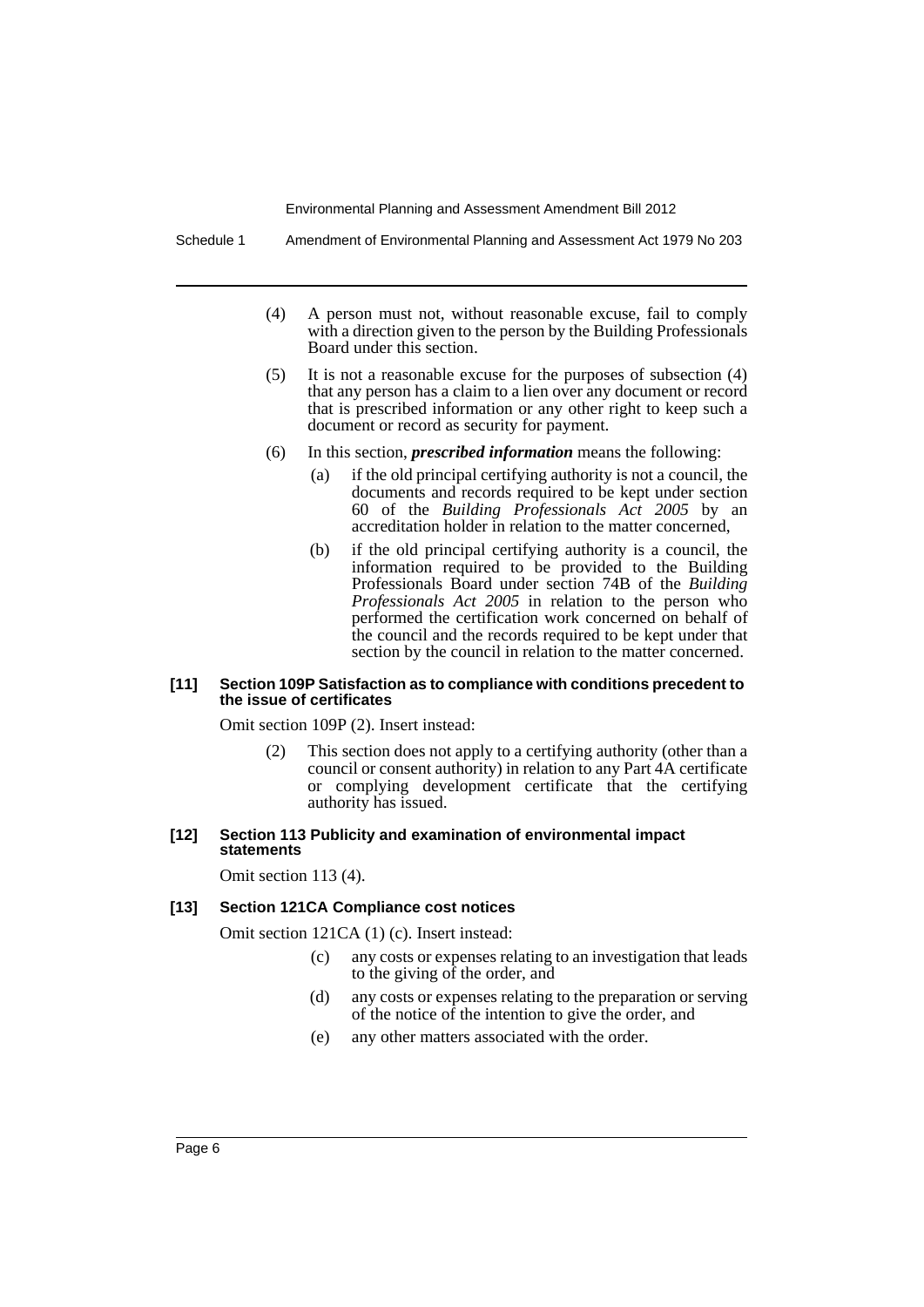Amendment of Environmental Planning and Assessment Act 1979 No 203 Schedule 1

#### **[14] Section 146 Bush fire prone land**

Insert after section 146 (2):

- (2A) The Commissioner of the NSW Rural Fire Service may, in accordance with the regulations, review the designation of land on a bush fire prone land map for an area at any time after the map is certified and revise the map accordingly. The revised map:
	- (a) becomes the bush fire prone land map for the area on being certified by the Commissioner, and
	- (b) is to be provided to the council by the Commissioner.

#### **[15] Section 158A**

Insert after section 158:

#### **158A Copyright in documents used for purposes of this Act indemnification**

- (1) A relevant person who is not entitled to copyright in a document that is part of a planning matter is taken to have indemnified all persons using the document for the purposes of this Act against any claim or action in respect of a breach of copyright in the document.
- (2) For the purposes of this section:
	- (a) a development application or an application for a complying development certificate (or an application to modify a development consent) is a planning matter, and the applicant is the relevant person, and
	- (b) an application for approval to carry out State significant infrastructure (or an application to modify an approval of State significant infrastructure) is a planning matter, and the applicant is the relevant person, and
	- (c) a Part 3A project or concept plan application within the meaning of Schedule 6A (or a request to modify an approval or concept plan under Part 3A), and any environmental assessment or report under Part 3A, is a planning matter, and the applicant is the relevant person, and
	- (d) an environmental impact statement under Part 5 or 5.1 (including any preferred infrastructure report under Part 5.1) is a planning matter, and the proponent under Part 5 or 5.1 is the relevant person, and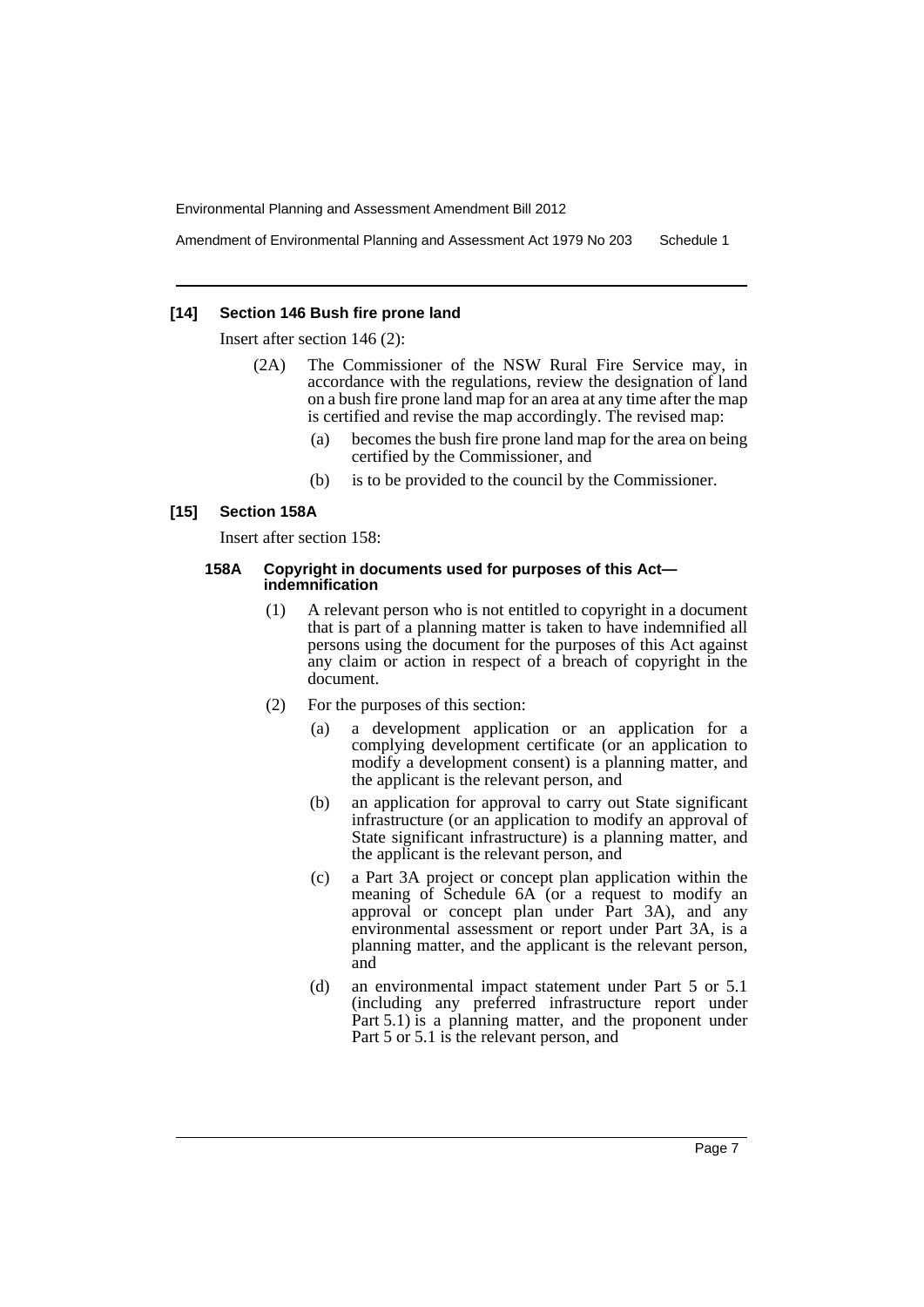Schedule 1 Amendment of Environmental Planning and Assessment Act 1979 No 203

- (e) a planning proposal under Part 3 is a planning matter, and the person preparing the proposal is the relevant person, and
- (f) a planning agreement referred to in section 93F is a planning matter, and the developer under the agreement is the relevant person, and
- (g) a matter or thing under this Act that is declared by the regulations for the purposes of this section is a planning matter, and the person declared by the regulations is the relevant person in respect of that matter or thing.
- (3) For the purposes of this section, a document is part of a planning matter if it forms part of or accompanies the planning matter, or is subsequently submitted by the relevant person in support of the planning matter or is exhibited or made public in accordance with a requirement made by or under this Act in relation to the planning matter.
- (4) The regulations may limit the operation of this section.
- (5) This section extends to a planning matter that was made or submitted before the commencement of this section.

## **[16] Schedule 5 Paper subdivisions**

Insert in alphabetical order in clause 1:

*development plan costs* means the following:

- (a) the costs of obtaining or preparing any reports,
- (b) the amount of any levies, fees or other charges applicable to the proposed subdivision or subdivision works,
- (c) administrative costs of the relevant authority relating to the development plan,
- (d) any other costs prescribed by the regulations for the purposes of this definition.

#### **[17] Schedule 5, clause 1, definition of "subdivision works"**

Insert after paragraph (d) of the definition:

(e) any other purpose prescribed by the regulations for the purposes of this definition.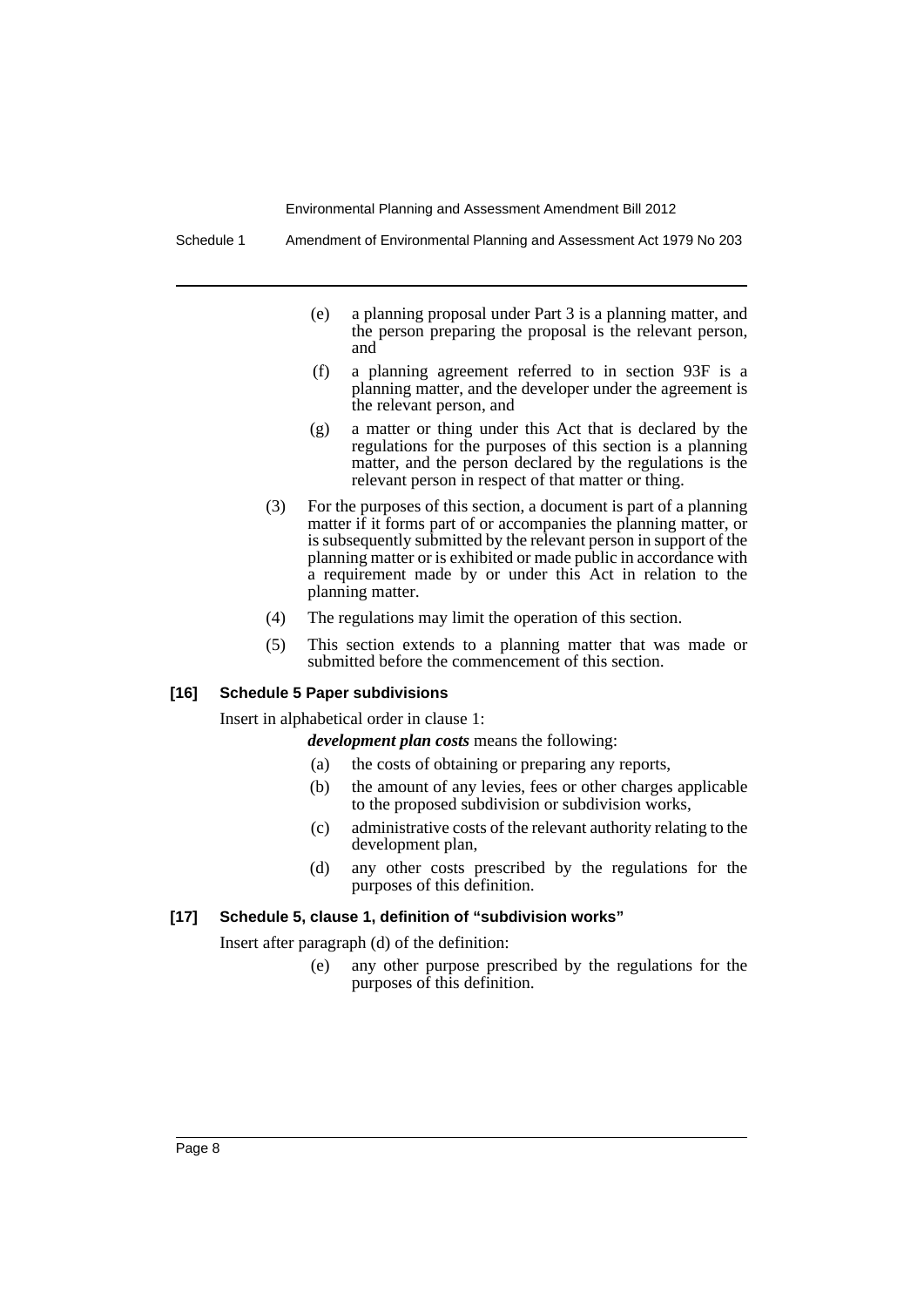Amendment of Environmental Planning and Assessment Act 1979 No 203 Schedule 1

#### **[18] Schedule 5, clause 3 (4) and (5)**

Insert after clause 3 (3):

- (4) The Minister may repeal a subdivision order only if the Minister:
	- (a) has consulted with the relevant authority for the subdivision land and the council of the area in which the land is situated, and
	- (b) is satisfied that notice of the proposed repeal has been given to the owners of the land subject to the order in the manner prescribed by the regulations.
- (5) Subclause (2) (g) does not apply to an order amending a subdivision order.

**Note.** Regulations under clause 6 (3A) may require consent to be obtained to amendments to an applicable development plan.

## **[19] Schedule 5, clause 6 (2) (c1)**

Insert after clause 6 (2) (c):

(c1) details of the development plan costs,

#### **[20] Schedule 5, clause 6 (2) (d)**

Omit "those costs" where firstly occurring.

Insert instead "the costs referred to in paragraphs (c) and (c1)".

#### **[21] Schedule 5, clause 6 (3A)**

Insert after clause 6 (3):

(3A) Without limiting subclause (3), the regulations may require the consent of the owners of subdivision land to be obtained to proposed amendments to the applicable development plan in the circumstances, and in the manner, specified by the regulations.

#### **[22] Schedule 5, clause 9 (1) and (3)**

Insert "and the development plan costs" after "subdivision works" wherever occurring.

## **[23] Schedule 5, clause 10 (1) (a)**

Insert "or development plan costs" after "subdivision works".

## **[24] Schedule 5, clause 17 (1)**

Insert "or development plan costs" after "subdivision works".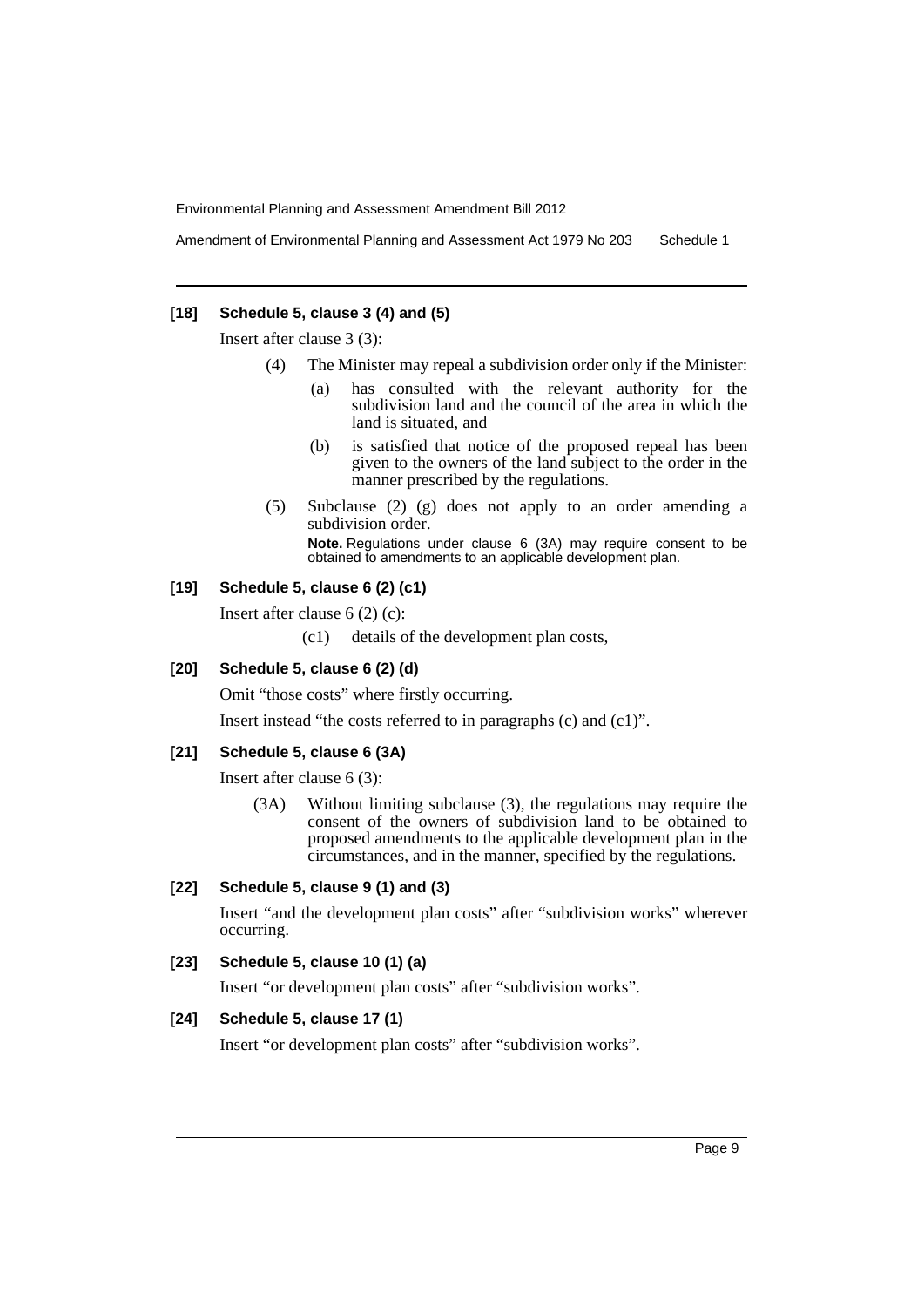Schedule 1 Amendment of Environmental Planning and Assessment Act 1979 No 203

#### **[25] Schedule 5, clause 20**

Insert after paragraph (b):

(c) the effect of the repeal or amendment of a subdivision order, or of the amendment of a development plan.

#### **[26] Schedule 6 Savings, transitional and other provisions**

Insert at the end of clause 1 (1):

*Environmental Planning and Assessment Amendment Act 2012*

#### **[27] Schedule 6**

Insert at the end of the Schedule with appropriate Part and clause numbers:

# **Part Environmental Planning and Assessment Amendment Act 2012**

## **Definition**

In this Part:

*amending Act* means the *Environmental Planning and Assessment Amendment Act 2012.*

#### **Application of DCP amendments**

- (1) The amendments made by Schedule 1 [1]–[3] and [5] to the amending Act extend to development control plans in force immediately before the commencement of those amendments.
- (2) Section 79C (3A), as inserted by the amending Act, does not apply to the determination of a development application made before the commencement of section 79C (3A).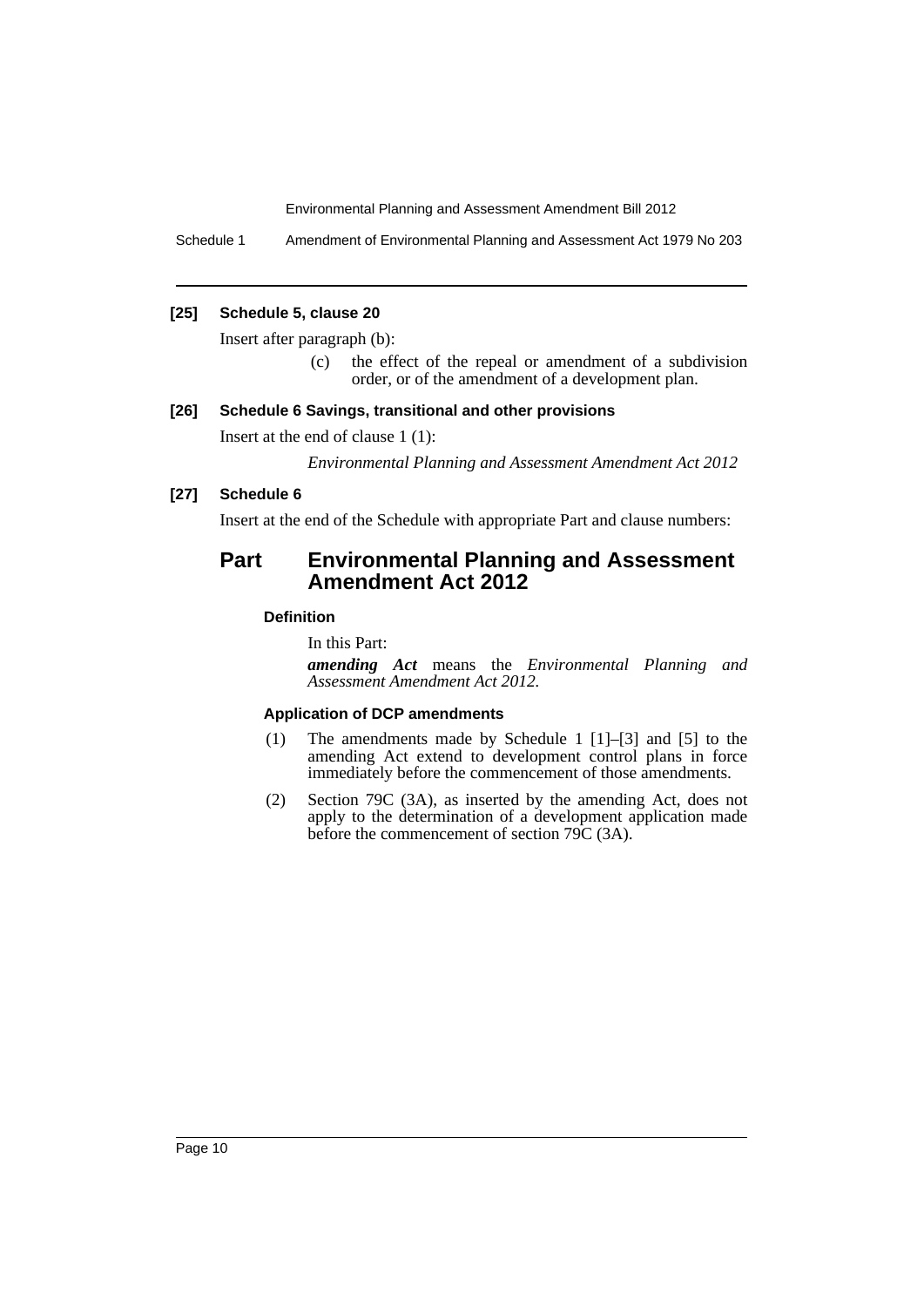Amendment of other Acts **Schedule 2** and the 2 and the 2 and 2 and 2 and 2 and 2 and 2 and 2 and 2 and 2 and 2 and 2 and 2 and 2 and 2 and 2 and 2 and 2 and 2 and 2 and 2 and 2 and 2 and 2 and 2 and 2 and 2 and 2 and 2 and

# <span id="page-12-0"></span>**Schedule 2 Amendment of other Acts**

## **2.1 Annual Reports (Departments) Act 1985 No 156**

**Section 17 Land register** Omit the section.

## **2.2 Annual Reports (Statutory Bodies) Act 1984 No 87**

### **Section 14 Land register**

Omit the section.

## **2.3 Building Professionals Act 2005 No 115**

## **[1] Section 8 Suspension or cancellation of accreditation**

Insert at the end of section  $8(2)(g)$ :

- , or
- (h) the Board has determined, following an assessment undertaken under section 9A, that the person's accreditation should be suspended or cancelled.

## **[2] Section 8 (4)**

Omit " $(2)$  (c)– $(g)$ ". Insert instead " $(2)$  (c)– $(h)$ ".

## **[3] Section 9A**

Insert after section 9:

## **9A Ongoing assessment of accredited certifiers**

- (1) The Board may, by notice in writing, require an accredited certifier to undertake a specified type of assessment (such as an examination) within the period specified in the notice.
- (2) The Board may issue a notice under this section for any reason. **Note.** Action that may be taken by the Board following an assessment includes the suspension or cancellation of accreditation under section 8 or the imposition of conditions on, or variation of the conditions of, accreditation under section 9.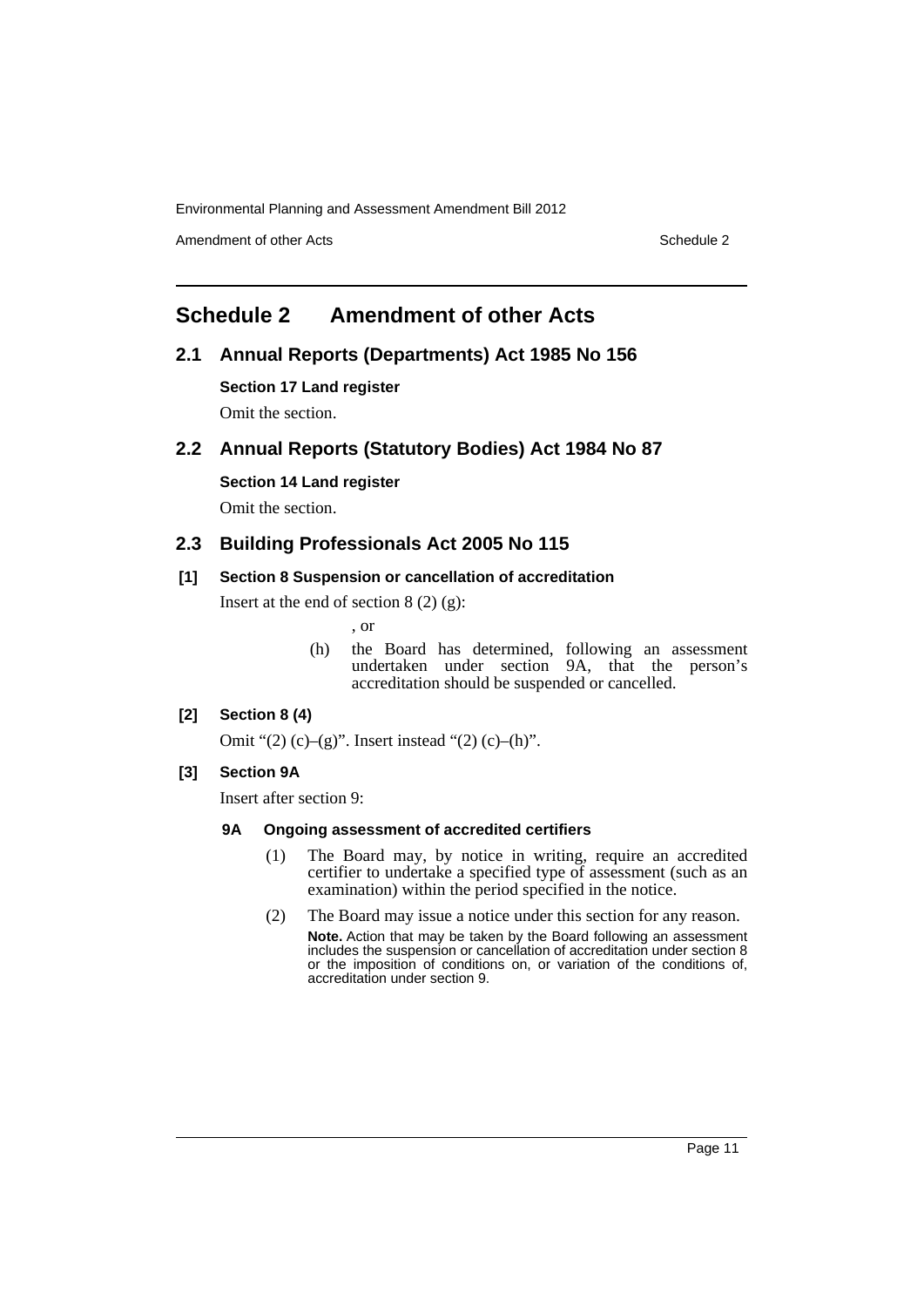Schedule 2 Amendment of other Acts

#### **[4] Section 19 Definitions**

Insert in alphabetical order in section 19 (1):

*disciplinary action* means any of the following action:

- (a) any action taken by the Board under section 31 (4) or by the Tribunal under section 34 (2) in respect of an accreditation holder,
- (b) the suspension of, or imposition of conditions on, a certificate of accreditation under Division 3 of Part 2.

#### **[5] Section 31 Decision after investigation of complaint**

Insert after section 31 (5):

(5A) When considering what action should be taken under subsection (4) in relation to an accreditation holder, the Board is to take into consideration any previous disciplinary action taken against the accreditation holder. This subsection does not limit any other matter that the Board may take into consideration.

#### **[6] Section 34 Tribunal may make certain disciplinary findings**

Insert after section 34 (3):

(3A) When considering what action should be taken under subsection (2) in relation to an accreditation holder, the Tribunal is to take into consideration any previous disciplinary action taken against the accreditation holder. This subsection does not limit any other matter that the Tribunal may take into consideration.

#### **[7] Section 38 Definitions**

Omit the definition of *disciplinary action*.

#### **[8] Section 66 Conflicts of interest**

Omit section 66 (2). Insert instead:

- (2) If an accredited certifier issues (otherwise than as a principal certifying authority) a compliance certificate within the meaning of the *Environmental Planning and Assessment Act 1979* for an aspect of development, the accredited certifier:
	- (a) does not contravene subsection (1) (a) by being involved in the design of that aspect of the development, and
	- (b) does not contravene subsection (1) (b) by being involved in the carrying out of work on that aspect of the development.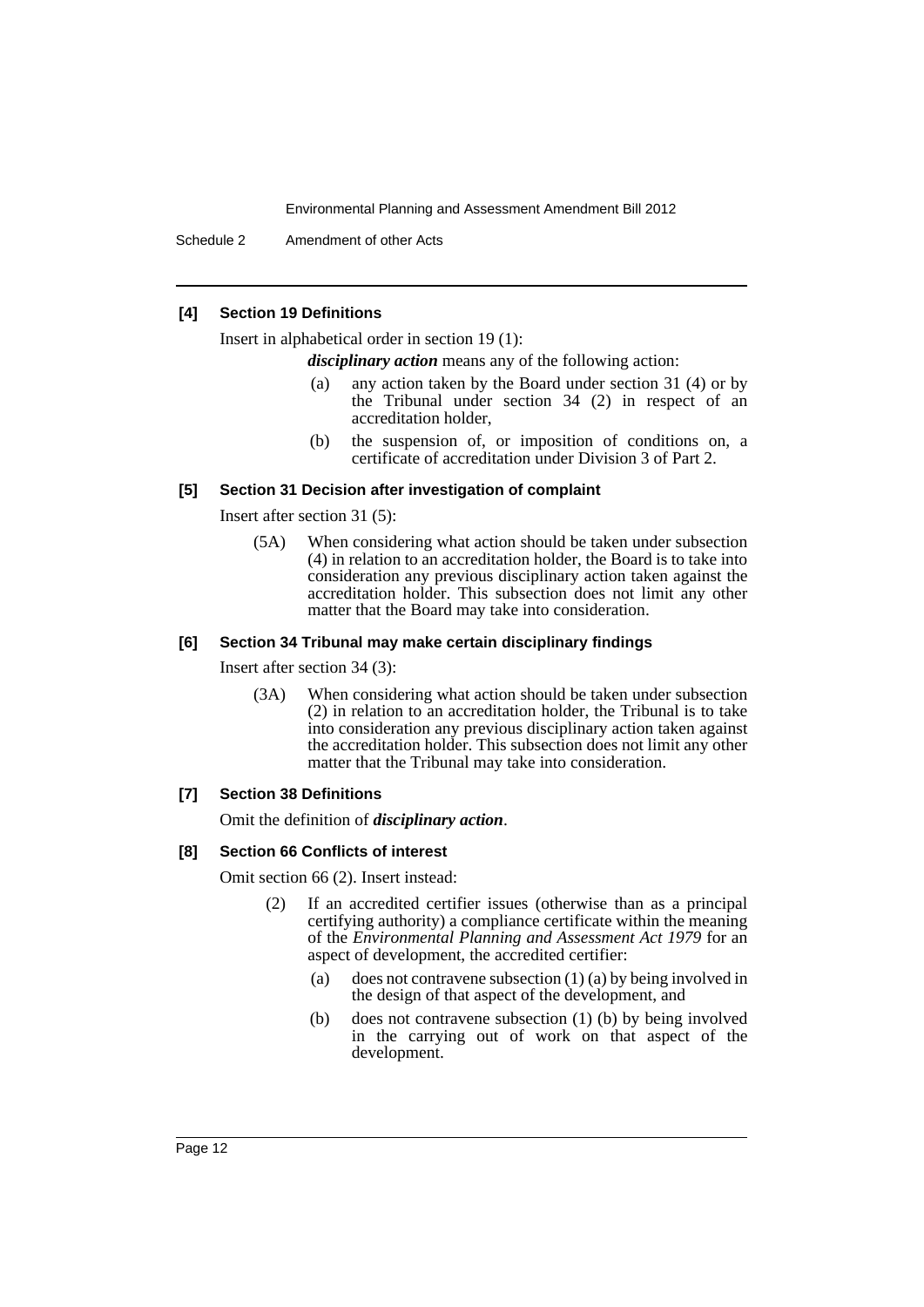Amendment of other Acts **Schedule 2** and the 2

(2A) If an accredited certifier issues (otherwise than as a principal certifying authority) a compliance certificate of the kind referred to in section 109C (1) (a) (i) of the *Environmental Planning and Assessment Act 1979* for an aspect of development, the accredited certifier does not contravene subsection  $(1)$  (e) by being related to a person who was involved in the design of that aspect of the development.

#### **[9] Part 6, Division 4, heading**

Omit "**offences**". Insert instead "**matters**".

#### **[10] Section 73A**

Omit the section. Insert instead:

#### **73A Requirements relating to contracts for certification work**

- (1) An accredited certifier must not carry out certification work for a person unless the accredited certifier, or the employer of the accredited certifier, has entered into a written contract with the person and that contract complies with the requirements (if any) of the regulations.
- (2) Without limiting subsection (1), the regulations may make provision for or with respect to the following:
	- (a) requiring contracts to contain provisions to the effect of those prescribed by the regulations,
	- (b) providing that contracts must not contain provisions to the effect of those prescribed by the regulations,
	- (c) requiring specified particulars or information to be included in contracts or to accompany contracts, for example, an information document published by the Board or another person or body,
	- (d) the time or times at which fees and charges under contracts are to be paid.
- (3) Carrying out certification work in contravention of this section is capable of being unsatisfactory professional conduct or professional misconduct.

#### **[11] Schedule 2 Savings, transitional and other provisions**

Insert at the end of clause 1 (1):

any other Act that amends this Act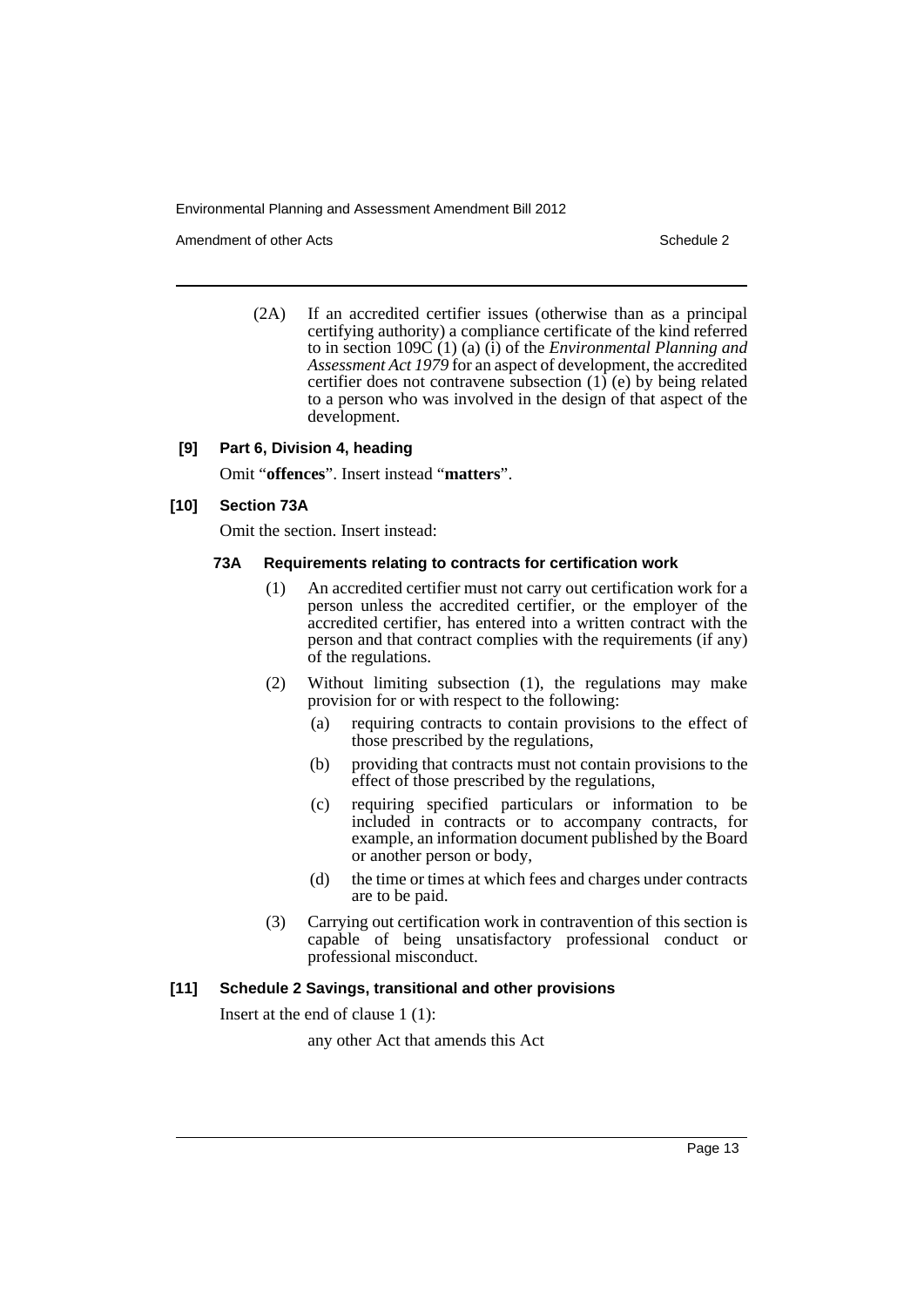## **2.4 Building Professionals Amendment Act 2008 No 37**

## **[1] Schedule 1 Principal amendments**

Omit Schedule 1 [8], [14], [45] and [46].

**[2] Schedule 2 Consequential amendments** Omit the Schedule.

## **2.5 Environmental Planning and Assessment Amendment Act 2008 No 36**

**Schedule 4.1 [2] and [17]**

Omit the items.

## **2.6 Growth Centres (Development Corporations) Act 1974 No 49**

#### **Section 33 Misuse of information**

Insert after section 33 (6):

(7) In this section, a reference to gaining an advantage does not include a reference to Landcom (or any other public authority prescribed by the regulations) gaining an advantage.

## **2.7 Heritage Act 1977 No 136**

### **Section 4 Definitions**

Omit paragraph (a) of the definition of *government instrumentality* in section  $4(1)$ .

Insert instead:

(a) a government agency that is required to furnish details of land to Government Property NSW under section 21A of the *Government Property NSW Act 2006*, and

## **2.8 State Property Authority Act 2006 No 40**

#### **[1] Long title**

Omit "the State Property Authority". Insert instead "Government Property NSW".

## **[2] Long title**

Omit "the Authority". Insert instead "Government Property NSW".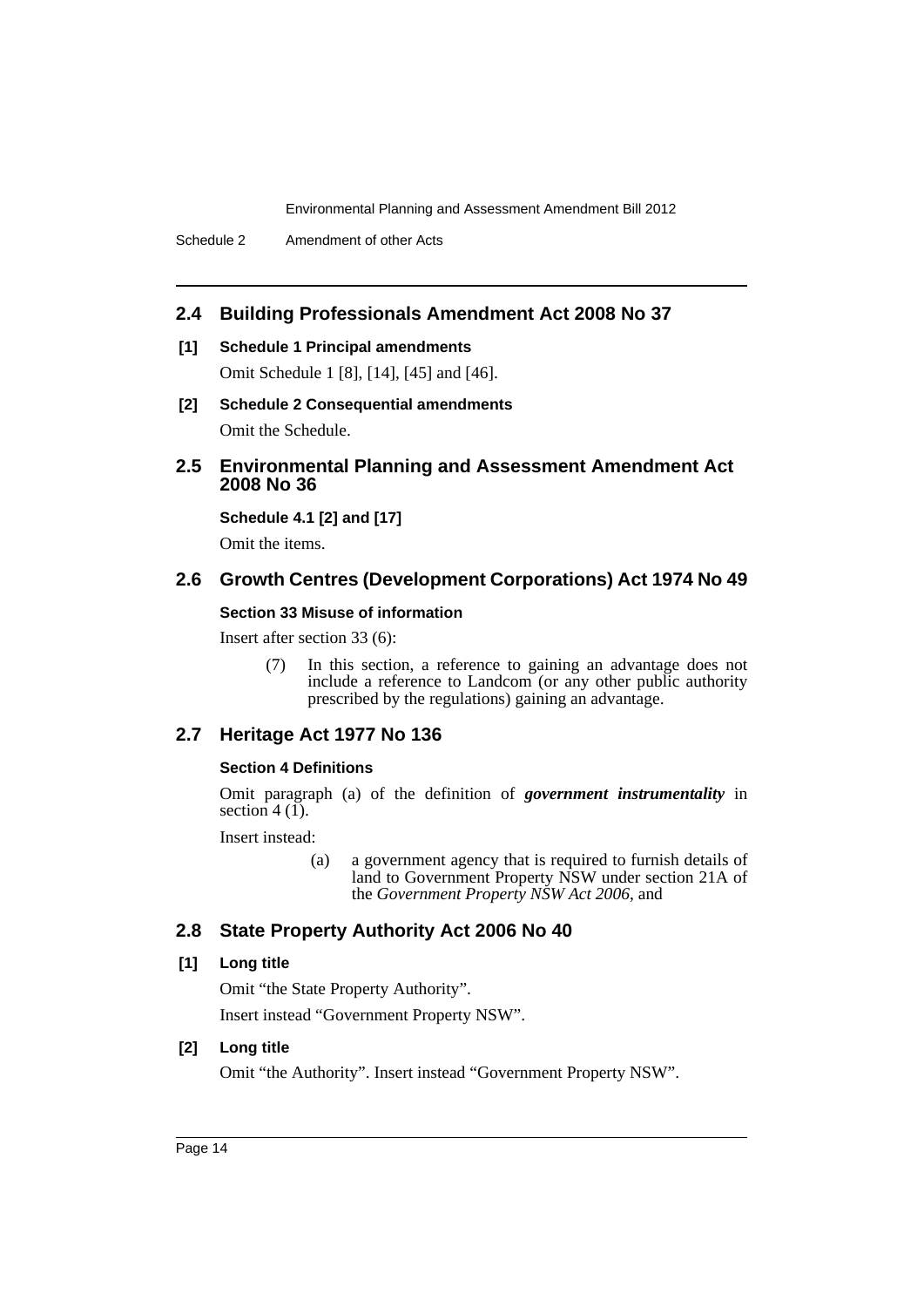Amendment of other Acts **Schedule 2** and the 2 and the 2 and 2 and 2 and 2 and 2 and 2 and 2 and 2 and 2 and 2 and 2 and 2 and 2 and 2 and 2 and 2 and 2 and 2 and 2 and 2 and 2 and 2 and 2 and 2 and 2 and 2 and 2 and 2 and

## **[3] Section 1 Name of Act**

Omit "*State Property Authority*". Insert instead "*Government Property NSW*".

### **[4] Section 3 Definitions**

Omit the definitions of *Chief Executive Officer* and *the Authority* from section  $3(1)$ .

Insert in alphabetical order:

*Chief Executive Officer* means the person holding office as the Chief Executive Officer of Government Property NSW under Chapter 1A of the *Public Sector Employment and Management Act 2002*.

*Government Property NSW* means Government Property NSW constituted by this Act.

### **[5] Parts 2 and 3 and Schedule 1, headings**

Omit "**Authority**" wherever occurring.

Insert instead "**Government Property NSW**".

## **[6] Section 4**

Omit the section. Insert instead:

## **4 Constitution of Government Property NSW**

There is constituted by this Act a corporation with the corporate name of Government Property NSW.

### **[7] Sections 5, 6, 7, 8, 9, 10, 11, 12, 13, 14, 15, 16, 18 and 20 (5) and clause 3 of Schedule 2**

Omit "The Authority" and "the Authority" wherever occurring.

Insert instead "Government Property NSW".

## **[8] Section 11 Functions—generally**

Omit "Treasurer" wherever occurring. Insert instead "Minister".

## **[9] Section 21A**

Insert after section 21:

## **21A Land register of government agency property**

(1) In this section, *government agency* means a Department within the meaning of the *Annual Reports (Departments) Act 1985* or a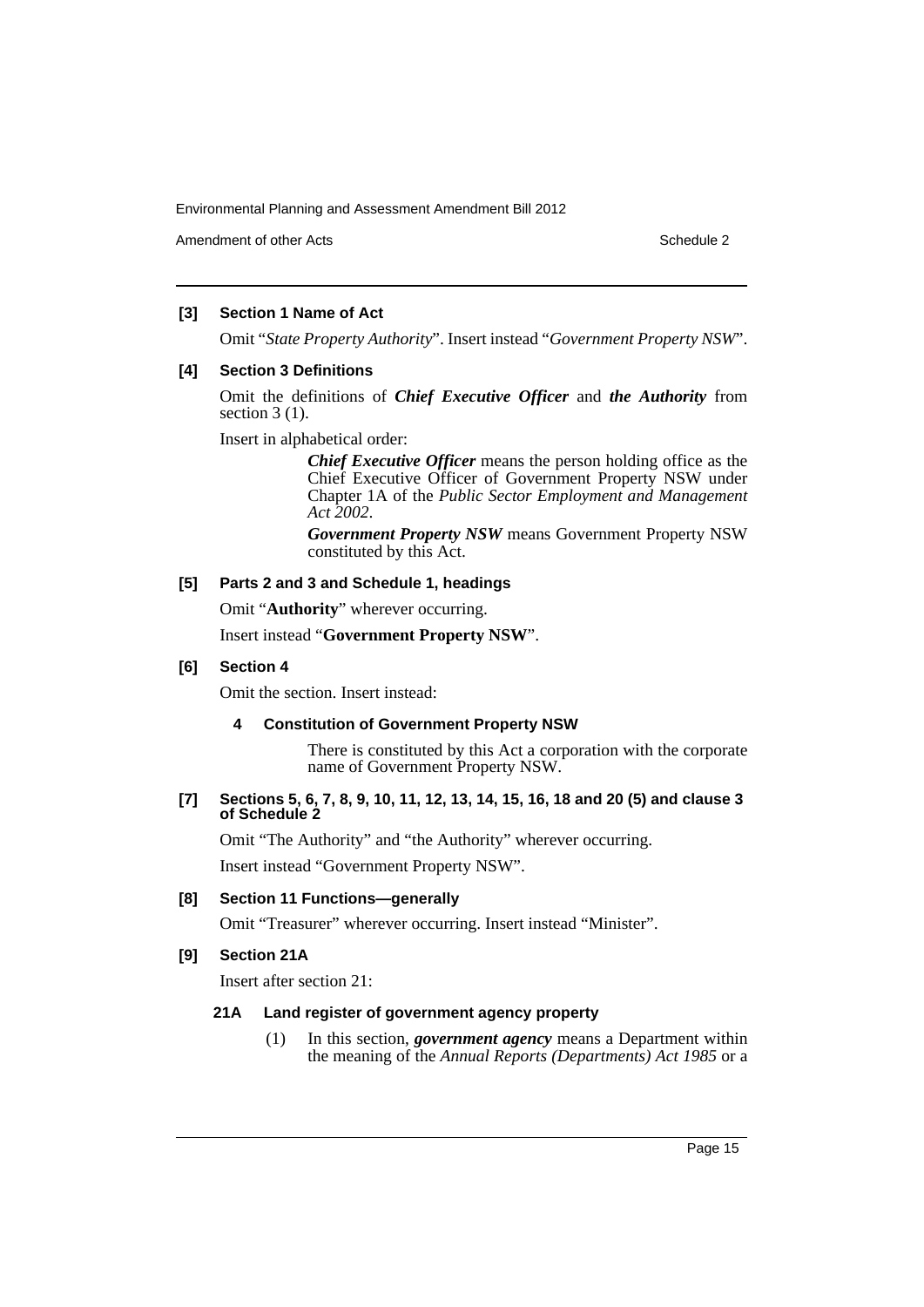Schedule 2 Amendment of other Acts

statutory body within the meaning of the *Annual Reports (Statutory Bodies) Act 1984*.

- (2) A government agency is required to furnish to Government Property NSW details of the following within such time and in such manner as are specified by Government Property NSW:
	- (a) all land owned or occupied by the government agency,
	- (b) the current use of that land,
	- (c) all land which is, at the time at which the details are furnished, considered by the government agency to be essential to its operations,
	- (d) all land which is, at the time at which the details are furnished, considered by the government agency not to be essential to its operations,
	- (e) in relation to land to which paragraph (d) applies that is owned or occupied by a government agency that is a statutory body:
		- (i) a valuation of the current market value of that land, and
		- (ii) the date and source of that valuation,
	- (f) such other matters relating to the land owned or occupied by the government agency as Government Property NSW may determine.
- (3) Without limiting the generality of subsection (2) (f), Government Property NSW may require a government agency to give detailed reasons and other relevant information to indicate why land to which subsection  $(2)$  (c) applies is considered by the government agency to be essential to its operations.
- (4) A government agency that is a statutory body must, at intervals of not more than 3 years, review a valuation of the current market value of land to which subsection (2) (d) applies.
- (5) Government Property NSW must cause to be kept a register which includes the details furnished to Government Property NSW under this section (or furnished under section 17 of the *Annual Reports (Departments) Act 1985* or under section 14 of the *Annual Reports (Statutory Bodies) Act 1984* before the repeal of those sections).
- (6) Government Property NSW may request the Valuer-General to provide advice on the details in the register under subsection (5) or any other matter under this section.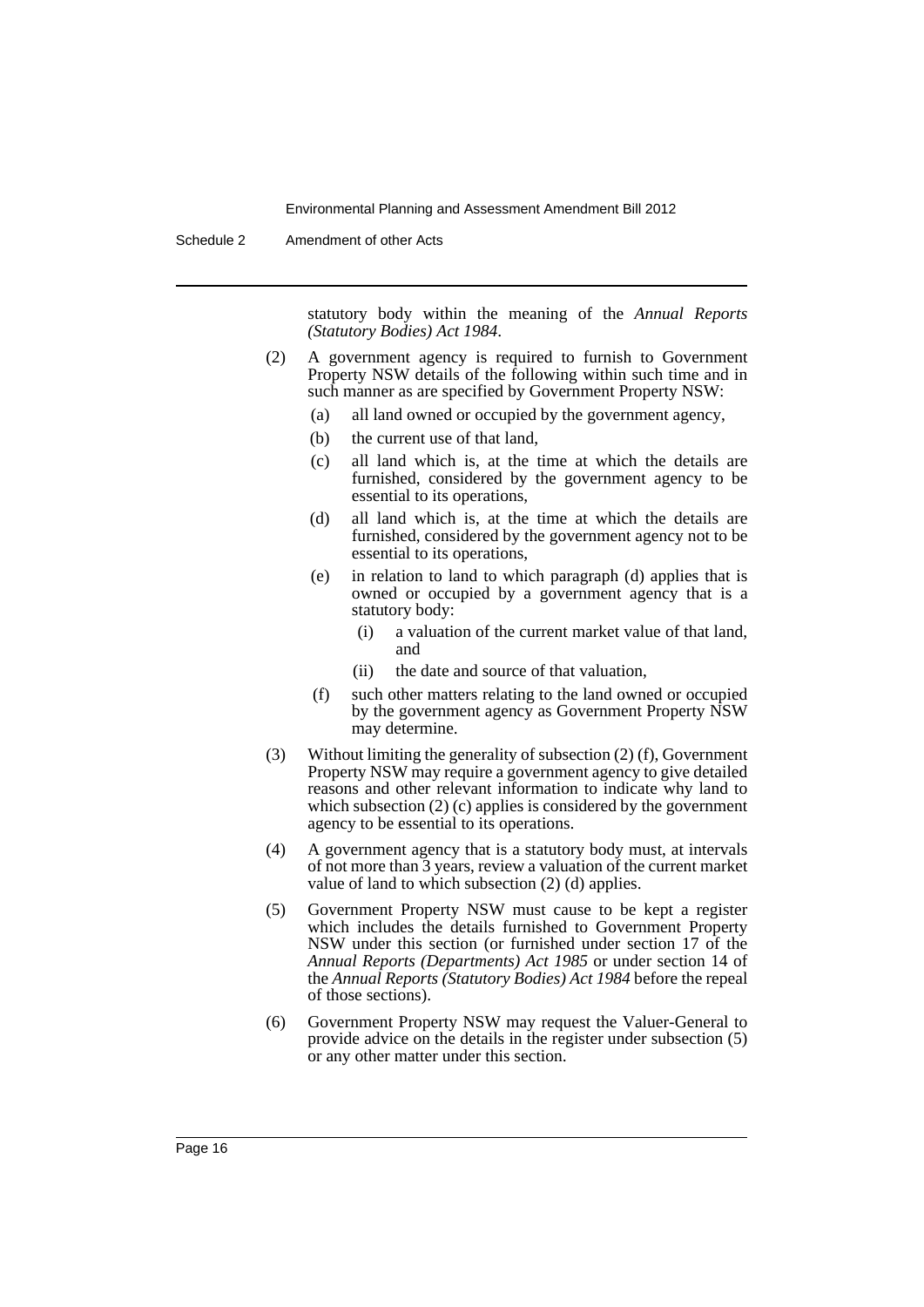Amendment of other Acts **Schedule 2** and the 2

- (7) Government Property NSW may exempt a government agency from compliance with such of the provisions of this section as are specified in the exemption. Government Property NSW may at any time revoke any such exemption.
- (8) An exemption may be granted generally or subject to such conditions as Government Property NSW may specify in the exemption or in relation to such matters as may be so specified.
- (9) A reference in this section to land owned or occupied by a government agency that is a Department is a reference to land owned or occupied, or under the control of, the Department or the Minister responsible for the Department.

#### **[10] Schedule 2 Savings, transitional and other provisions**

Insert at the end of clause 1 (1):

*Environmental Planning and Assessment Amendment Act 2012*

### **[11] Schedule 2**

Insert at the end of the Schedule:

## **Part 4 Provisions consequent on enactment of Environmental Planning and Assessment Amendment Act 2012**

#### **5 Definition**

In this Part:

*amending Act* means the *Environmental Planning and Assessment Amendment Act 2012*.

#### **6 Change of name of State Property Authority to Government Property NSW**

The substitution of section 4 of this Act by the amending Act effects the alteration of the name of the State Property Authority in terms of section 53 of the *Interpretation Act 1987* and accordingly that section applies.

**Note.** Section 53 of the *Interpretation Act 1987* provides that if an Act alters the name of a body or office:

- (a) the body or office continues in existence under its new name so that its identity is not affected, and
- (b) a reference in any Act or instrument, or in any other document, to the body or office under its former name is to be read as a reference to the body or office under its new name (except in relation to matters that occurred before the alteration took place).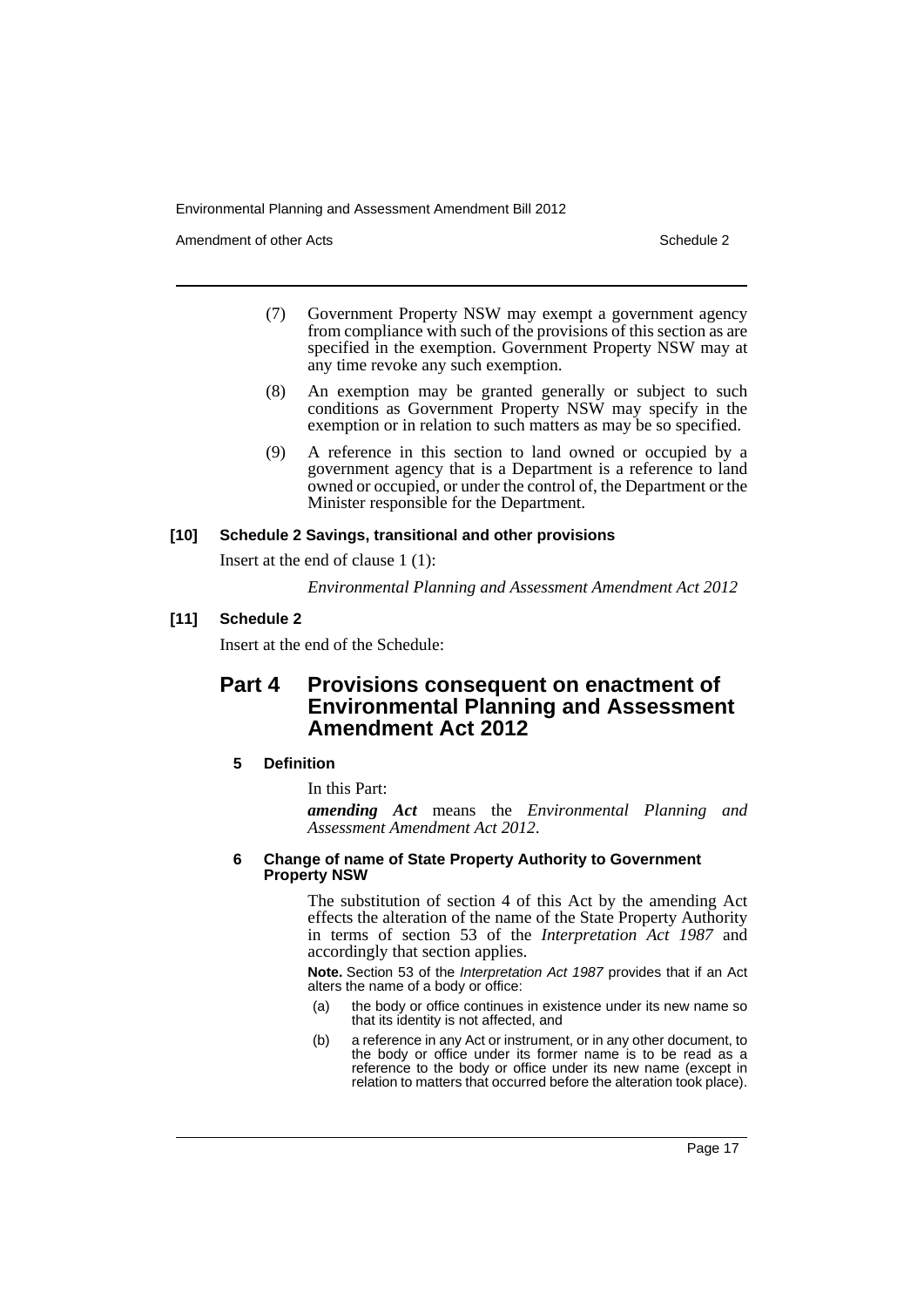Schedule 2 Amendment of other Acts

## **2.9 Threatened Species Conservation Act 1995 No 101**

#### **[1] Schedule 7 Savings, transitional and other provisions**

Insert at the end of clause 1 (1):

*Environmental Planning and Assessment Amendment Act 2012*

## **[2] Schedule 7**

Omit the heading to Part 7. Insert instead:

# **Part 7 Biocertification of Sydney Region Growth Centres SEPP and related EPIs**

### **[3] Schedule 7, clause 17 Definitions**

Omit the definition of *Growth Centres SEPP* from clause 17 (1).

Insert instead:

*Growth Centres EPIs* means the *State Environmental Planning Policy (Sydney Region Growth Centres) 2006* and any other environmental planning instrument that applies to the subject land, as in force from time to time.

## **[4] Schedule 7, clause 18 Biodiversity certification of Growth Centres EPIs**

Omit "Growth Centres SEPP" from clause 18 (1).

Insert instead "Growth Centres EPIs".

## **[5] Schedule 7, clause 18 (2) (b)**

Omit the paragraph. Insert instead:

(b) to all development and activities that may be carried out under the Growth Centres EPIs, and

## **[6] Schedule 7, clause 19**

Omit the clause. Insert instead:

#### **19 Effect of biodiversity certification**

- (1) Section 126I applies to the subject land in the same way it applies to biodiversity certified land referred to in that section.
- (2) Subclause (1) extends to things done or omitted to be done before the substitution of this clause by the *Environmental Planning and Assessment Amendment Act 2012*.